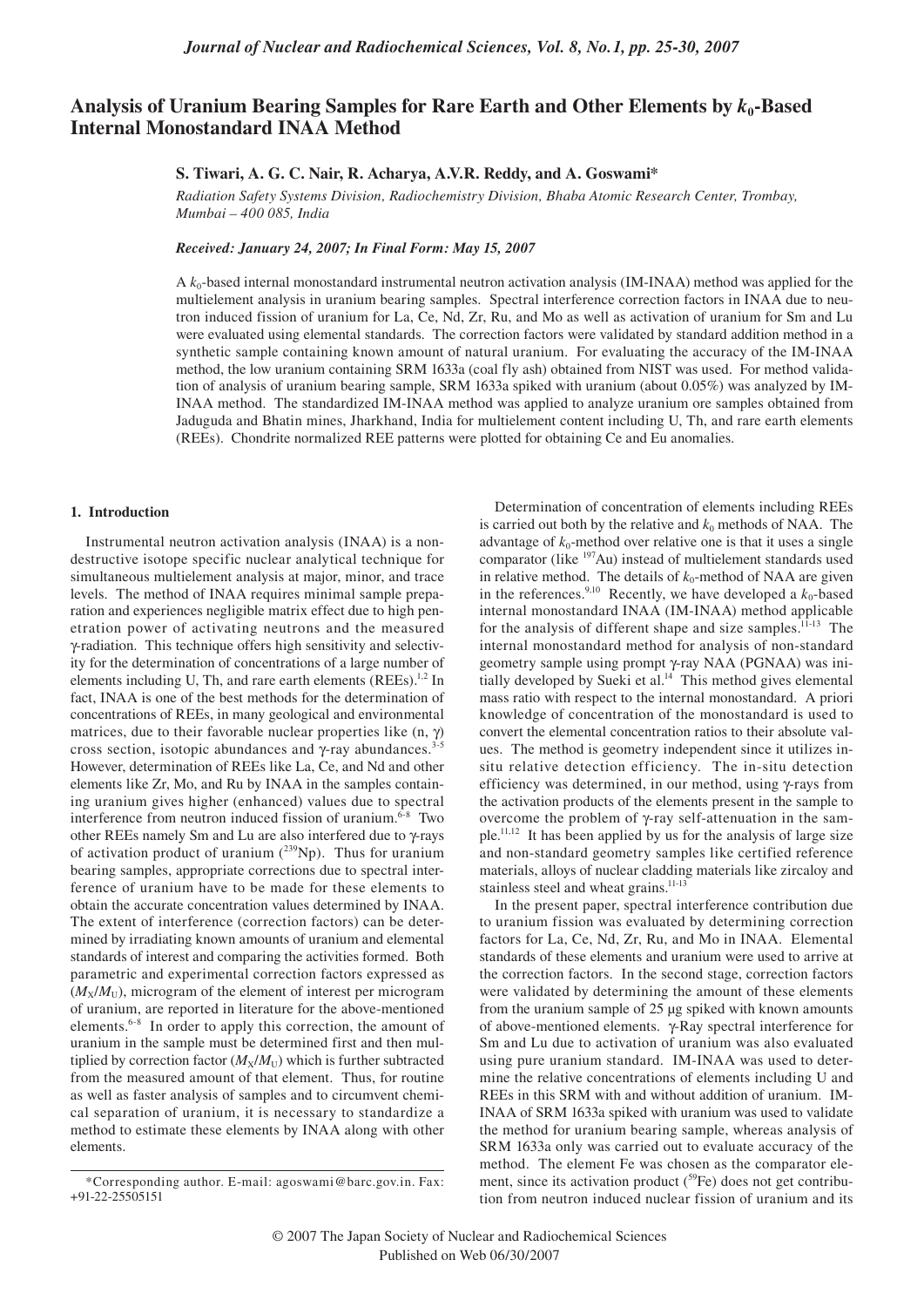certified concentration in SRM 1633a is relatively high  $(9.4\pm0.1)\%$  having low uncertainty  $(\sim1\%)$ .<sup>15</sup> Its activation product ( ${}^{59}Fe$ ) has a long half-life (44.5 d) which makes it suitable to be a comparator element mostly for medium and longlived activation products. The standardized method was applied to uranium ore samples, one each from Jaduguda and Bhatin mines, Jharkhand, India for the determination of concentrations of many elements including REEs.

#### **2. Experimental**

**2.1. Sample irradiation and measurement of radioactivity.** Elemental standard solutions of La, Ce, Nd, Ru, Zr, and Mo were prepared using either respective AR grade compounds or pure metal foils and the standard for uranium was prepared using  $U_3O_8$  compound. Accurately weighed elemental standard solutions containing 5 to 200 µg of elements were dried on a filter paper. Standard solutions of elements were transferred by weight onto Whatmann filter paper kept inside the polyethylene pouches sealed from three sides. The solutions were allowed to dry in air or under IR and then polyethylene was sealed before sending for irradiation. These elemental standards were sealed in polyethylene along with uranium standard (about 25– 50 µg). The samples of NIST SRM 1633a, SRM spiked with uranium standard and finely ground uranium ores in the mass range of 75–150 mg were used for irradiations. All samples were sealed in polyethylene and irradiated for duration of 5 h in the E8 position of Apsara reactor, Bhabha Atomic Research Centre, Mumbai. Similarly the uranium ore samples were coirradiated with SRM 1633a. The neutron flux at this position is  $\approx 5 \times 10^{11} \text{ cm}^{-2} \text{s}^{-1}$ . After appropriate cooling, the irradiated samples were assayed for γ activity using a 40% relative efficiency HPGe detector coupled to an MCA. The small size samples (75–150 mg) and standards were counted at 10–15 cm distances with respect to the detector to minimize any true coincidence effect.Standard source of γ-rays, 152Eu was used for energy calibration of the detector. The detector system had a resolution of 2.0 keV at 1332 keV peak of 60Co source.The γ-ray spectra were analyzed for peak area determination using peak-fit software PHAST developed at our institute.16

**2.2. Concentration calculation.** When a homogeneous sample is irradiated in a neutron flux, the ratio of mass (*m*) of an element (*x*) to mass of the internal comparator element (*y*) in the sample by  $k_0$ -based IM-INAA method<sup>13</sup> is given by,

$$
\frac{m_x}{m_y} = \frac{((S \ D \ C) (f+Q_0(\alpha)))_y}{((S \ D \ C) (f+Q_0(\alpha)))_x} \cdot \frac{P_{Ax}}{P_{Ay}} \cdot \frac{(\varepsilon_y)_y}{(\varepsilon_y)_x} \cdot \frac{k_{0,Au}(y)}{k_{0,Au}(x)}, \qquad (1)
$$

where  $P_A$  is the net peak area under the  $\gamma$  peak of interest, *S* is the saturation factor  $(1-e^{-\lambda t_i})$ , *D* is the decay factor  $(e^{-\lambda t_d})$ , *C* is the term used for correcting the decay during counting period and is given by  $((1-e^{-\lambda LT})/\lambda)$ ,  $t_i$ ,  $t_d$ , and *LT* are durations of irradiation, cooling, and counting times, respectively, *f* is the thermal to epithermal neutron flux ratio,  $\alpha$  is the epithermal neutron shape factor,  $Q_0(α)$  is the α corrected  $Q_0$  value,<sup>17</sup> where  $Q_0$  is the ratio of resonance integral (*I*<sub>0</sub>) to the 2200 ms<sup>-1</sup> (n,  $\gamma$ ) cross section ( $\sigma_0$ ),  $\varepsilon_\gamma$  is the in-situ relative detection efficiency.<sup>12</sup> The  $\alpha$  parameter represents the non-ideal epithermal neutron flux distribution  $(1/E^{1+\alpha})$  in the irradiation position of a reactor and it was experimentally determined by "Cd-ratio for dual monitor" method using <sup>197</sup>Au and <sup>94</sup>Zr monitors.<sup>9,10</sup> The *f*-value was determined by cadmium ratio method using <sup>197</sup>Au as the monitor.<sup>10</sup> The thickness of cadmium foil used was 0.84 mm. The  $f$  and  $\alpha$  values of E8 position of Apsara reactor are 65.6 $\pm$ 1.8 and 0.013 $\pm$ 0.004, respectively.<sup>13</sup> The  $k_{0, Au}$  is a factor for the γ-ray of the activation product of interest with respect to the γ-ray of the activation product of the monostandard, and it is taken from the latest compilation by De Corte and Simonits.<sup>16</sup>

The literature  $k_0$ -factors are experimentally determined recommended values for use in  $k_0$ -NAA work. Theoretically the  $k_0$ factor is defined as:

$$
k_0 = \frac{M^* \theta \gamma \sigma_0}{M \theta^* \gamma^* \sigma_0^*},
$$
\n(2)

where *M* is the atomic mass,  $\theta$  is the isotopic abundance and  $\gamma$ is the γ-ray abundance. The symbol "\*" refers to the corresponding parameters of the comparator (e.g. <sup>197</sup>Au).

**2.3. In-situ relative efficiency detection.**One of the important input parameters for IM-INAA is the γ-ray detection efficiency. Use of relative efficiency is adequate to determine the concentration ratio as seen in eq 1. While using γ-rays from more than one radionuclide to cover the requisite energy range, the expression for efficiency is given by,

$$
\ln \varepsilon_{\mathsf{R}}(E_{\gamma}) = k_j + \sum_{i=0}^{m} a_i (\ln E_{\gamma})^i, \tag{3}
$$

where  $\varepsilon_R(E_\gamma)$  is the relative detection efficiency of the γ-ray of energy *E*γ, *ai*'s are the coefficients of the polynomial of order *m* and  $k_i$  is a constant characteristic of the *j*-th nuclide. The radionuclides used for efficiency calibration should have two or more γ-rays to obtain a smooth calibration plot. In our calculations a third order polynomial (*m* = 3) was used. The details of in-situ detection efficiency calibration are given in References 11 and 12.

**2.4. Calculation of correction factors due to fission of uranium.** Experimental correction factors due to uranium fission for La, Ce, Nd, Ru, Mo, and Zr in µg per µg of uranium were arrived using a comparative method. The correction factor for  $153$ Sm due to uranium fission is very less,  $8$  so it was not determined in the present work. The correction factors were also calculated theoretically as follows.<sup>8</sup> The activities produced due to activation  $(A_a)$  and fission  $(A_f)$  in a nuclear reactor are given by,

$$
A_{\rm a} = N(\phi_{\rm th}\sigma_0 + \phi_{\rm e}I_0)(1 - e^{-\lambda t_i})\,,\tag{4}
$$

$$
A_{\rm f} = N_{\rm U}(\phi_{\rm th}\sigma_0 + \phi_{\rm e}I_0)(1 - e^{-\lambda t})Y_{\rm f},\qquad(5)
$$

where *N* is the number of target atoms of element of interest,  $N_U$  is the number of target atoms of <sup>235</sup>U, since fission from <sup>238</sup>U is negligible in the irradiation position used,  $Y_f$  is the fission yield of the isotope of interest,<sup>8</sup>  $\phi$ <sub>th</sub> is the thermal neutron flux,  $\phi_e$  is the epithermal neutron flux,  $\sigma_0$  is the thermal neutron absorption cross section and  $I_0$  is the resonance integral for the  $(n, \gamma)$  reaction in eq 4 and the corresponding cross sections for neutron induced fission are given in eq 5.The relevant nuclear data required for activation (eq 4) were taken from the References 17 and 18, and the data for nuclear fission (eq 5) were taken from Reference 8. In the calculation, the experimentally determined *f*-value (65.6) was used instead of absolute neutron flux values. The fission interference correction factor (mass of element per mass of uranium,  $M_X/M_U$ ) is given by,

$$
\frac{M_X}{M_U} = \frac{A_f}{A_a} \,. \tag{6}
$$

Interference contribution calculation of 140La is dependent on the cooling time due to its growth from its precursor <sup>140</sup>Ba, which is also a fission product. For correcting its interference, eq 6 was multiplied with the factor ( $e^{0.36T_d}-1$ ), where  $T_d$  is the duration of cooling in days.

## **3. Results and discussion**

The correction factors due to uranium fission obtained for different isotopes namely <sup>140</sup>La, <sup>141</sup>Ce, <sup>143</sup>Ce, <sup>147</sup>Nd, <sup>99</sup>Mo, <sup>99</sup>Mo(<sup>99m</sup>Tc), <sup>95</sup>Zr, <sup>97</sup>Zr, and <sup>103</sup>Ru are given in Table 1. The values of correction factors reported in the table are the mean val-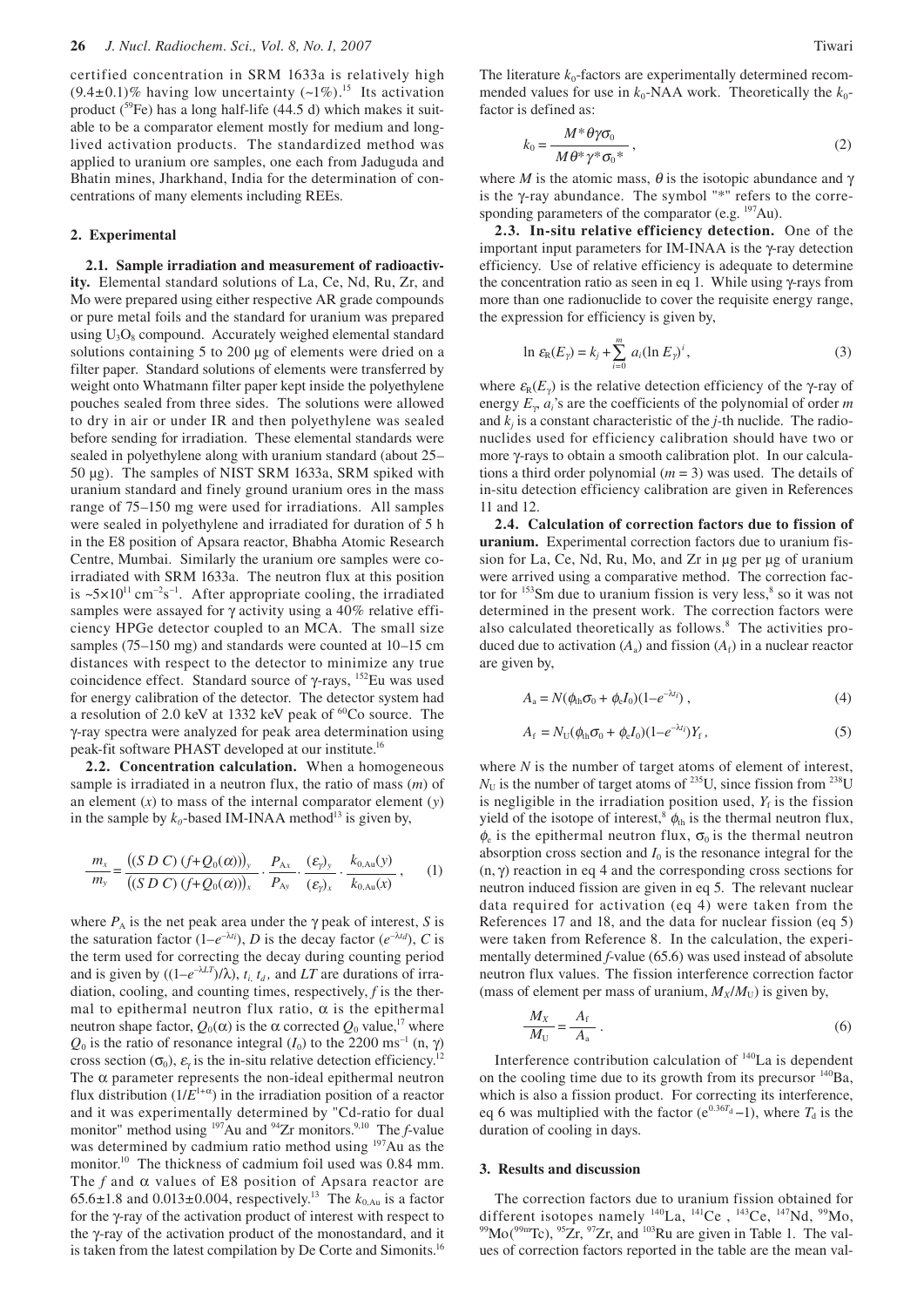experiments. The % uncertainties (%RSD) are 1–5%, except for Nd (10%), which has a lower sensitivity by NAA compared to other REEs studied. The theoretically calculated values along with literature values<sup>7,8</sup> are also given in Table 1. Experimentally determined and theoretically calculated values are in good agreement with literature values. Higher uranium fission correction factors were observed for the nuclides namely  $^{97}Zr$ ,  $^{95}Zr$ ,  $^{99}Mo(^{99m}Tc)$ ,  $^{99}Mo$ , and  $^{143}Ce$  due to higher fission yields.<sup>8</sup> It is to be noted that if the concentrations of the elements present in the sample are comparable to uranium concentration, correction due to neutron induced fission of uranium will be significant. Out of these, the correction factor for La is dependent upon the cooling time as  $\frac{140}{Ba}$  (12.75 d) decays to  $\hat{L}^{140}$ La (1.68 d). This correction factor for <sup>140</sup>La could be minimized by counting the sample with less decay period after irradiation (within a week) so that the correction due to contribution from the decay of  $140$ Ba would be less (within 3%). The determined value of correction factor for  $140$ La (Table 1) is in good agreement with the value reported by Glascock et al.<sup>8</sup> In our work, a decay period of 6 days (correction factor 2%) was maintained through out the work for determining concentration of La in uranium bearing samples. In the second stage, correction factor procedure was validated by determining the amount of these elements from the sample containing 25 µg of uranium and known amounts of La, Ce, Nd, Zr, Mo, and Ru and the results are given in Table 2. A good agreement (within ±4%) between expected values and measured values validated the method of obtaining correction factors. Characteristic γrays of the  $177$ Lu (208.4 keV) and  $153$ Sm (103.2 keV) have spectral interference from the 209.8 and 103.8 keV  $\gamma$ -rays of <sup>239</sup>Np, ence for Sm is more severe. γ-Ray spectral interferences were evaluated for the γ-ray peaks of interest using intensity ratios obtained from a neutron activated pure uranium sample. The correction factors obtained for Sm and Lu were 1.9 and 0.3 in terms of intensity ratios of 103.2 keV and 208.4 keV to 277.6 keV for <sup>153</sup>Sm and <sup>177</sup>Lu to <sup>239</sup>Np, respectively.

Table 3 gives the concentration of elements determined in the NIST SRM 1633a along with the certified values. A typical plot of relative γ-ray detection efficiency as a function of energy generated using neutron activated sample of SRM 1633a is given in Figure 1. Ten selected  $\gamma$ -rays (in the range of 121– 2754 keV) from four activation products (Figure 1) were used for constructing the relative efficiency curve.<sup>11,12</sup> These peak areas were used to arrive at relative elemental concentrations by the IM-INAA method. All the relative elemental concentrations were converted to their absolute values using the certified concentration of Fe, which was used as the monostandard.<sup>12</sup> The concentration values in Table 3 were arrived from four replicate experiments and the uncertainties quoted are due to standard deviations at  $\pm 1\sigma$  confidence limit. Since time to time literature values are published, for comparison purpose two such literature values $8,19$  are given in this table along with NIST certified or information values.<sup>15,20</sup> The determined elemental concentrations (column 3) of SRM 1633a were within 6% of the certified values<sup>15,20</sup> except for uranium  $(9.8\%)$ . However, our determined concentration of uranium 11.2±0.4 is in good agreement with the literature value of  $11.4\pm0.3$ <sup>19</sup> This agreement between determined values and certified ones validated the IM-INAA method. The concentrations of elements namely Th, La, Nd, Sm, Yb, and Lu, whose certified or information

**TABLE 1: Uranium fission interference correction factors of elements in INAA** 

| Element   | Radio-<br>nuclide                 | $E_{\nu}$<br>(keV) | Experimental<br>correction factor                           | Theoretical<br>correction<br>factor | Ref. 7    | Ref. 8                                                |
|-----------|-----------------------------------|--------------------|-------------------------------------------------------------|-------------------------------------|-----------|-------------------------------------------------------|
| La        | $140$ La                          | 1596.5             | $(0.0027 \pm 0.0002)$<br>$\times$ (e <sup>0.36.7d</sup> -1) | 0.016                               | Variable* | $(0.0028 \pm 0.0002)$<br>$\times (e^{0.35893.T_d}-1)$ |
| <b>Ce</b> | $^{141}Ce$                        | 145.4              | $0.34 \pm 0.01$                                             | 0.28                                | 0.27      | $0.287 \pm 0.008$                                     |
|           | $^{143}Ce$                        | 293.3              | $1.35 \pm 0.03$                                             | 1.33                                | <b>NA</b> | $1.35 \pm 0.04$                                       |
| Nd        | $147$ Nd                          | 531.0              | $0.20 \pm 0.02$                                             | 0.22                                | 0.23      | $0.21 \pm 0.01$                                       |
| Zr        | $^{95}Zr$                         | 724.2              | $10.81 \pm 0.17$                                            | 10.6                                | 10.9      | $11.3 \pm 0.2$                                        |
|           | $^{97}Zr$                         | 355.4              | $29.50 \pm 1.10$                                            | 33.5                                | <b>NA</b> | $26.6 \pm 0.9$                                        |
| Mo        | $\rm^{99}Mo$                      | 739.5              | $1.34 \pm 0.05$                                             | 1.71                                | <b>NA</b> | $1.39 \pm 0.05$                                       |
|           | $99^{\circ}$ Mo( $99^{\circ}$ Tc) | 140.5              | $1.47 \pm 0.03$                                             | 1.71                                | 1.6       | $1.41 \pm 0.05$                                       |
| Ru        | $103$ Ru                          | 497.1              | $0.145 \pm 0.002$                                           | 0.14                                | 0.13      | $0.126 \pm 0.003$                                     |

NA - Not Available, \*Cooling time dependent

**TABLE 2: Validation of uranium fission correction factors by standard addition method: Estimation of elements in synthetic sample containing natural uranium (25 µg) by INAA**

| Element   | Radio-<br>nuclide        | Amount(µg)<br>before<br>correction<br>(A) | Amount $(\mu g)$<br>due to<br>uranium<br>(B) | Amount $(\mu g)$<br>obtained after<br>correction<br>$(C = A-B)$ | Amount<br>Added<br>$(\mu g)$<br>(D) | $\%$<br>difference<br>$(C-D)$ |
|-----------|--------------------------|-------------------------------------------|----------------------------------------------|-----------------------------------------------------------------|-------------------------------------|-------------------------------|
| La        | $^{140}La$               | 5.725                                     | 0.525                                        | $5.2 \pm 0.1$                                                   | 5.04                                | 3.2                           |
| <b>Ce</b> | $^{141}Ce$               | 13.8                                      | 8.5                                          | $5.3 \pm 0.2$                                                   | 5.52                                | $-3.9$                        |
|           | $143$ Ce                 | 39.3                                      | 33.8                                         | $5.5 \pm 0.2$                                                   | 5.52                                | $-0.4$                        |
| Nd        | $147$ Nd                 | 53.9                                      | 5                                            | $48.9 \pm 3.9$                                                  | 48.6                                | 0.62                          |
| Zr        | $^{95}Zr$                | 455.3                                     | 270.3                                        | $185.0 \pm 7.4$                                                 | 177.5                               | 4.2                           |
|           | $^{97}Zr$                | 919.5                                     | 737.5                                        | $182.0 \pm 3.6$                                                 | 177.5                               | 2.5                           |
| Mo        | 99M <sub>0</sub>         | 59.7                                      | 33.5                                         | $26.2 \pm 1.0$                                                  | 26.3                                | $-0.4$                        |
|           | $^{99}$ Mo( $^{99}$ mTc) | 63.6                                      | 36.8                                         | $26.8 \pm 0.5$                                                  | 26.3                                | 1.9                           |
| Ru        | $103$ Ru                 | 60.2                                      | 3.6                                          | $56.6 \pm 1.6$                                                  | 58.5                                | $-3.2$                        |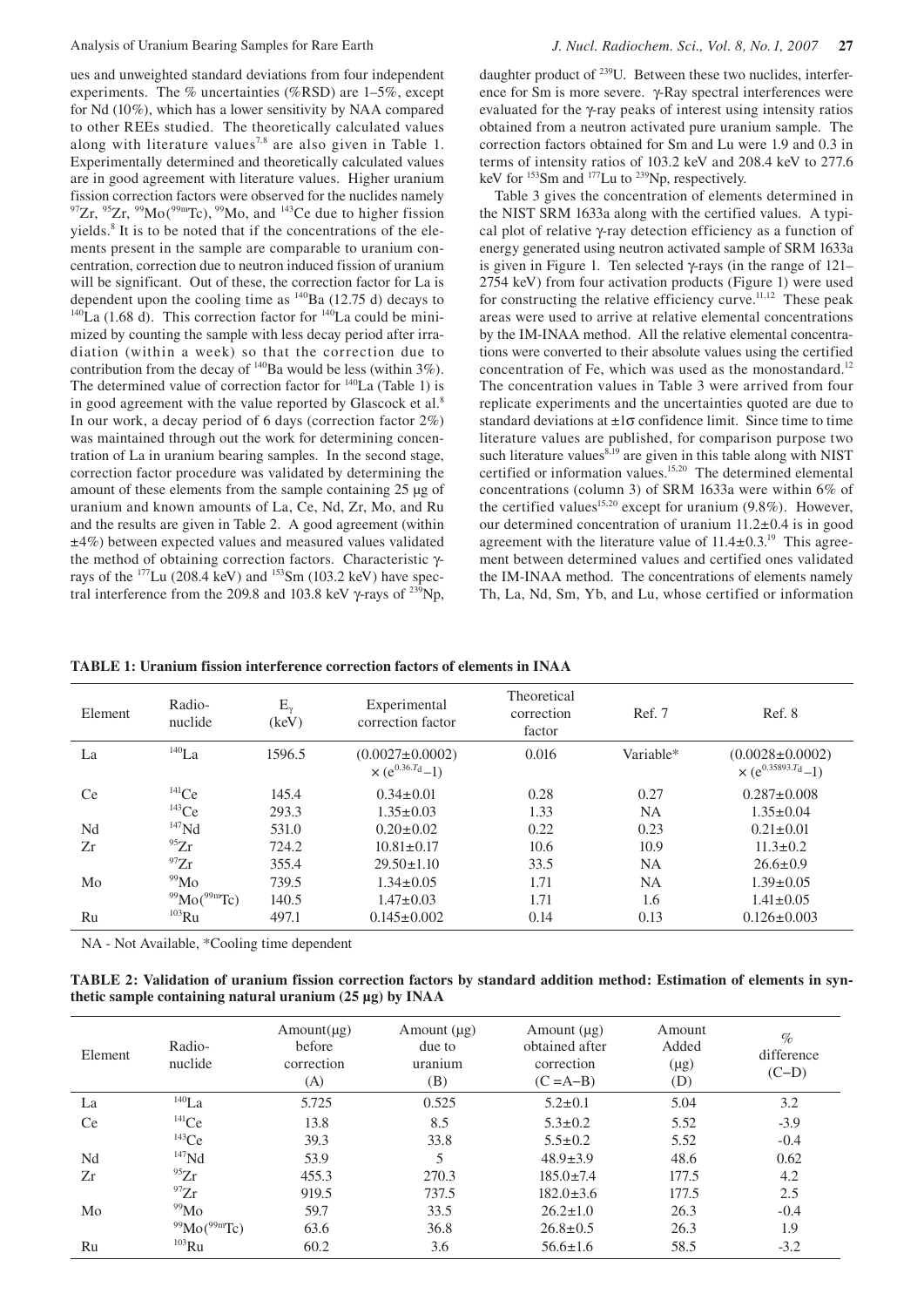**TABLE 3: Determined elemental concentrations (in mg kg<sup>-1</sup> unless % is indicated) in NIST SRM 1633a (coal fly ash)** 

|                | Formed                  |                       |                   | <b>NIST</b> Certified |                 |                 |
|----------------|-------------------------|-----------------------|-------------------|-----------------------|-----------------|-----------------|
| Element        | isotope                 | $E_{\gamma}$<br>(key) | This work         | value                 | Ref. 8          | Ref. 19         |
|                |                         |                       |                   | [Refs. 15 and 20]     |                 |                 |
| Na%            | $^{24}Na$               | 1368.6                | $0.180 \pm 0.006$ | $0.17 \pm 0.01$       | <b>NA</b>       | $0.20 \pm 0.01$ |
| K%             | ${}^{42}\mathrm{K}$     | 1524.7                | $1.97 \pm 0.03$   | $1.88 \pm 0.06$       | <b>NA</b>       | $2.1 \pm 0.3$   |
| S <sub>c</sub> | $^{46}$ Sc              | 889.3                 | $39.6 \pm 0.5$    | (40)                  | <b>NA</b>       | $41.8 \pm 0.4$  |
| Cr             | ${}^{51}Cr$             | 320.1                 | $195+4$           | $196 \pm 6$           | <b>NA</b>       | $212 \pm 6$     |
| Ga             | $^{72}Ga$               | 834.0                 | $60.3 \pm 2.8$    | $58 + 5.8*$           | <b>NA</b>       | <b>NA</b>       |
| As             | $^{76}As$               | 559.1                 | $143 \pm 3$       | $145 \pm 15$          | <b>NA</b>       | $177 + 4$       |
| $\mathbf{U}$   | $^{239}$ U/ $^{239}$ Np | 277.6                 | $11.2 \pm 0.4$    | $10.2 \pm 0.8*$       | $10.3 \pm 0.3$  | $11.4 \pm 0.3$  |
| Th             | $^{233}Th/^{233}Pa$     | 312.1                 | $29.7 \pm 1.7$    | <b>NA</b>             | NA              | $27.5 \pm 5$    |
| La             | $140$ La                | 1596.5                | $78.4 \pm 0.6$    | <b>NA</b>             | $74.7 \pm 0.7$  | $94\pm1$        |
| Ce             | 141Ce                   | 145.4                 | $186.2 \pm 4.6$   | $180.0 \pm 12.6^*$    | $174 + 4$       | $184 + 8$       |
|                | $143$ Ce                | 293.3                 | $182.6 \pm 4.4$   | $180.0 \pm 12.6^*$    | $174 + 4$       | $184 + 8$       |
| Nd             | $147$ Nd                | 531.0                 | $78.4 \pm 3.0$    | <b>NA</b>             | $78 + 4$        | $79\pm3$        |
| Sm             | $153$ Sm                | 103.2                 | $15.8 \pm 0.6$    | <b>NA</b>             | $16.6 \pm 0.1$  | $14\pm2$        |
| Eu             | $152$ Eu                | 1408.0                | $4.1 \pm 0.1$     | (4)                   | $3.5 \pm 0.04$  | $3.9 \pm 0.1$   |
| Yb             | $169$ Yb                | 198.0                 | $7.40 \pm 0.92$   | <b>NA</b>             | $7.68 \pm 0.09$ | $9.2 \pm 0.2$   |
|                | 175Yb                   | 396.3                 | $7.89 \pm 0.12$   | <b>NA</b>             | $7.68 \pm 0.09$ | $9.2 \pm 0.2$   |
| Lu             | $177$ Lu                | 208.4                 | $1.27 \pm 0.04$   | <b>NA</b>             | $1.15 \pm 0.02$ | $1.2 \pm 0.1$   |

NA- not available; ( ) information value, \*Ref. 20



**TABLE 4: Determined elemental concentrations (in mg kg–1 unless % is indicated) in SRM 1633a spiked with uranium: before and after interference correction**

| Element        | SRM spiked        | SRM only            |  |
|----------------|-------------------|---------------------|--|
|                | with uranium      | [Table 3, column 4] |  |
| Na%            | $0.185 \pm 0.003$ | $0.180 \pm 0.006$   |  |
| K%             | $1.99 \pm 0.05$   | $1.97 \pm 0.03$     |  |
| Sc             | $39.1 \pm 0.5$    | $39.6 \pm 0.52$     |  |
| Cr             | $203.0 \pm 9.6$   | $195 \pm 4$         |  |
| Ga             | $59.7 \pm 2.0$    | $60.3 \pm 2.8$      |  |
| As             | $148.0 \pm 1.6$   | $143 \pm 3$         |  |
| Th             | $29.2 \pm 1.5$    | $29.7 \pm 1.7$      |  |
| $\mathbf{U}$   | $493 \pm 1*$      | $11.2 \pm 0.4$      |  |
| La             | $86.1 \pm 0.1$    | $78.4 \pm 0.6$      |  |
|                | $(75.8 \pm 0.1)$  |                     |  |
| $Ce(^{141}Ce)$ | $345.7 \pm 4.5$   | $186.2 \pm 4.6$     |  |
|                | $(178.0 \pm 2.3)$ |                     |  |
| $(^{143}Ce)$   | $840.4 \pm 5.8$   | $182.6 \pm 4.4$     |  |
|                | $(174.7 \pm 1.2)$ |                     |  |
| Nd             | $179.8 \pm 7.7$   | $78.4 \pm 3.0$      |  |
|                | $(81.2 \pm 3.5)$  |                     |  |
| Sm             | $38.1 \pm 2.9$    | $15.8 \pm 0.6$      |  |
|                | $(16.1 \pm 1.2)$  |                     |  |
| Eu             | $4.3 \pm 0.1$     | $4.1 \pm 0.1$       |  |
| $Yb(^{169}Yb)$ | $7.28 \pm 0.39$   | $7.40 \pm 0.92$     |  |
| $(^{175}Yb)$   | $8.02 \pm 0.09$   | $7.89 \pm 0.12$     |  |
| Lu             | $2.43 \pm 0.04$   | $1.27 \pm 0.04$     |  |
|                | $(1.21 \pm 0.04)$ |                     |  |

( ) – interference corrected REE concentrations, \*uranium concentration in spiked sample

**Figure 1.** In-situ relative γ-ray detection efficiency using the activation products of SRM 1633a.

values are not available in NIST catalogue, were determined in the present case. These concentration values agree fairly with the literature values $8,19$  given in Table 3. Though contributions from uranium fission to La, Ce, and Nd are very less in this case since concentration of uranium is 11.2 ppm, correction factors were applied to arrive at final concentration values. Table 4 gives the concentrations of the elements in the SRM

1633a spiked with uranium (493 mg  $kg^{-1}$  as the determined value) as well as spectral interference corrected concentrations of specific REEs. The uncertainties quoted in Table 4 (column 2) are due to peak fitting error and counting statistics at  $\pm 1\sigma$ confidence limit. The amount of uranium was estimated using the 277.6 keV  $\gamma$ -ray of <sup>239</sup>Np. The experimental contributions of  $\gamma$  lines from <sup>239</sup>Np were computed and corrected to arrive at peak areas of 208.4 keV  $(^{177}$ Lu) and 103.2 keV  $(^{153}$ Sm), respectively. It is seen that the values of elemental concentrations determined using purely  $(n, \gamma)$  reactions are found to be unaltered (agreed within  $\pm 4\%$ ), whereas the concentrations of ele-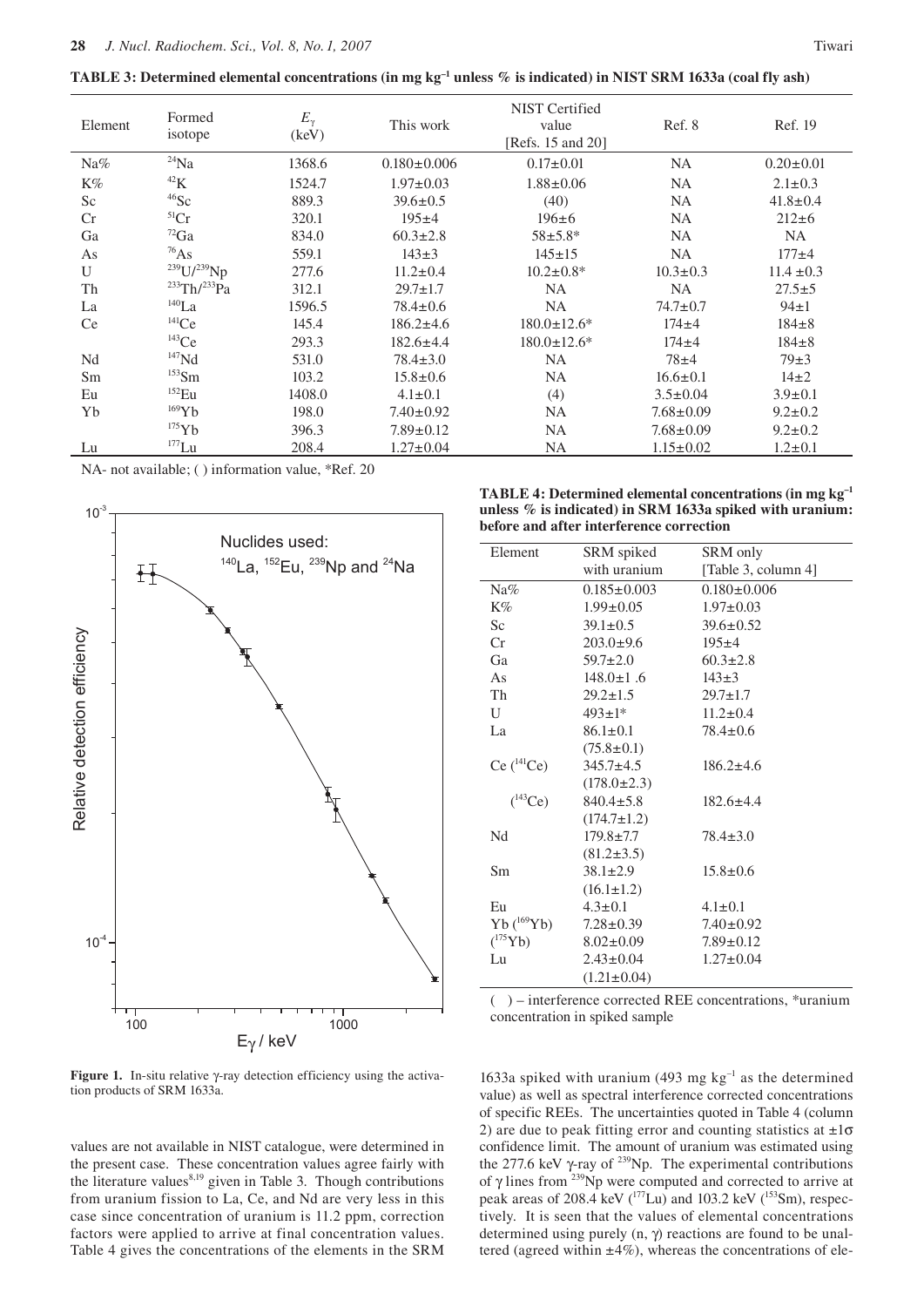**TABLE 5: Determined elemental concentration (mg kg–1) in two uranium ore samples by IM-INAA**

| S.N.           | Element | Jaduguda                    | <b>Bhatin</b>               |
|----------------|---------|-----------------------------|-----------------------------|
| 1              | Na      | $6836 \pm 47$               | $5155 \pm 46$               |
| 2              | Fe      | $(7.1 \pm 0.3) \times 10^4$ | $(7.7 \pm 0.4) \times 10^4$ |
| $\overline{3}$ | Cr      | $202+2$                     | $200+2$                     |
| $\overline{4}$ | Co      | $46.4 \pm 1.2$              | $39.6 \pm 1.4$              |
| 5              | As      | $1.6 \pm 0.1$               | $2.0 \pm 0.1$               |
| 6              | Mn      | $223 \pm 2$                 | $228 + 2$                   |
| 7              | K       | 12097±199                   | $15599 \pm 212$             |
| 8              | Sc      | $14.1 \pm 0.3$              | $14.2 \pm 0.4$              |
| 9              | Zn      | $58.6 \pm 3.8$              | $65.0 \pm 2.5$              |
| 10             | Hf      | $3.7 \pm 0.1$               | $4.35 \pm 0.2$              |
| 11             | Rb      | $120.4 \pm 4.8$             | $166.4 \pm 6.6$             |
| 12             | Cs      | $2.83 \pm 0.17$             | $2.80 \pm 0.11$             |
| 13             | Th      | $8.2 \pm 0.2$               | $9.7 \pm 0.3$               |
| 14             | U       | $577.4 \pm 10.7$            | $462.6 \pm 8.9$             |
| 15             | La      | $211.2 \pm 1.8$             | $254.1 \pm 2.3$             |
| 16             | Ce      | $337.7 \pm 10.1$            | $434.3 \pm 17.4$            |
| 17             | Nd      | $269.5 \pm 13.5$            | $325.0 \pm 16.3$            |
| 18             | Dy      | $22.2 \pm 1.0$              | $25.4 \pm 1.3$              |
| 19             | Sm      | $14.1 \pm 0.4$              | $20.8 \pm 0.8$              |
| 20             | Eu      | $2.11 \pm 0.06$             | $2.50 \pm 0.06$             |
| 21             | Yb      | $10.5 \pm 0.5$              | $13.3 \pm 0.3$              |
| 22             | Lu      | $2.1 \pm 0.1$               | $3.0 \pm 0.1$               |
|                | La*/Lu* | 10.4                        | 8.8                         |

La\* and Lu\* - Chondrite normalized value

ments, whose activation products have contributions from fission and activation of uranium are enhanced. Discernable enhancement was observed for the isotopes of La, Ce, Nd, Sm, and Lu, which have contributions from fission as well as activation of uranium. The interference corrected values of REEs are in good agreement (within  $\pm 5\%$ ) with the results obtained for SRM 1633a only (Table 3).

The IM-INAA method was used to determine elemental concentrations in two different uranium ore samples obtained from Jaduguda and Bhatin mines. The element Fe was used as the internal standard. The relative elemental concentrations were converted to absolute values by determining Fe concentration using certified value of Fe in SRM 1633a. Figure 2 shows a typical γ-ray spectrum of the neutron-activated sample of Jaduguda ore. The results of elemental concentrations for 22 elements including 8 REEs were arrived from four replicate experiments and are given in Table 5. The uncertainties quoted in Table 5 are the standard deviations at  $\pm 1\sigma$  confidence limit and %RSD values are in the range of 1–6%. The concentrations of uranium determined in uranium ores from Jaduguda and Bhatin mines were  $577\pm11$  and  $463\pm9$  mg kg<sup>-1</sup>, respectively. Since the uranium concentrations are very high, spectral interference due to uranium was significant. Appropriate corrections (using data in Table 1) were applied to calculate the concentration values of the REEs that are interfered by uranium fission and activation. The concentrations of REEs thus determined were used to analyze possible REE anomaly and fractionation of light REE (LREE) and heavy REE (HREE).

The rare earth elements, La to Lu, are widely utilized as tracers for a range of geological processes because of their strikingly similar electronic configurations that give rise to predictable chemical behavior along the series. Its abundance or pattern in minerals and ores provides fundamental information on the cosmic nucleosynthesis.<sup>4,21,22</sup> It is known that REE patterns in geological samples are influenced by depositional environment. They exhibit a smooth and regular variation with atomic number *Z* with some striking features of deviation for Ce and/or Eu attributable to the reducing or oxidative environ-



**Figure 2.** Low energy part of the γ-ray spectrum of a neutron activated uranium ore sample from Jaduguda mines.



**Figure 3.** Chondrite normalized REE patterns in SRM 1633a (coal fly ash): spiked with uranium and uranium interference corrected.

ment at the formation stage or fractionation process.<sup>5,23</sup> The REE patterns are obtained by plotting chondrite normalized REE concentration vs. *Z* of REE.<sup>4,5,23</sup> The chondrite normalized REE patterns of SRM 1633a spiked with uranium sample were obtained for both uncorrected and corrected for REE contributions due to uranium interference and the plots are given in Figure 3. The chondrite REE concentrations in mg  $kg^{-1}$  are given in parentheses: La (0.33), Ce (0.88), Nd(0.6), Sm (0.181), Eu (0.069), Dy (0.317), Yb (0.20), and Lu (0.034).<sup>24</sup> The connecting lines from one REE to the other in Figure 3 are the eye guides only. The interference corrected pattern of SRM 1633a is in good agreement with the pattern obtained by Glascock et al.<sup>8</sup> except for Sm, showing the validity of the correction factors. Interference correction factor for 103.2 keV of <sup>153</sup>Sm due to γ-ray of 239Np (103.8 keV) was not carried out by Glascock et al,<sup>8</sup> which is an important correction. Similar way chondrite